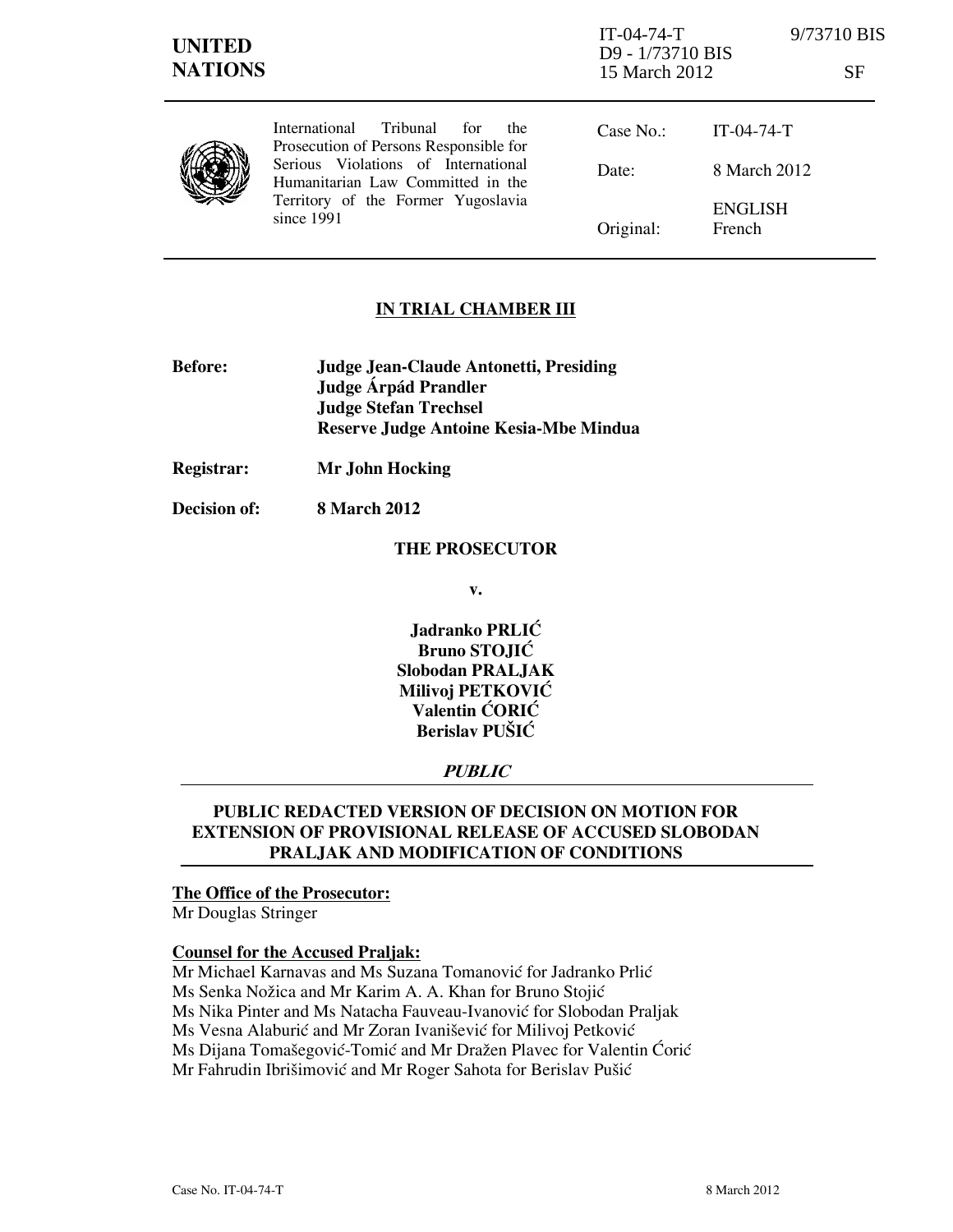8/73710 BIS

TRIAL CHAMBER III ("Chamber") of the International Tribunal for the Prosecution of Persons Responsible for Serious Violations of International Humanitarian Law Committed in the Territory of the Former Yugoslavia since 1991 ("Tribunal"),

SEIZED of "Slobodan Praljak's Motion for Extension of Provisional Release and Modification of Conditions" filed as a confidential and ex parte document by Counsel for the Accused Slobodan Praljak ("Praljak Defence"; "Accused Praljak") on 24 February 2012, to which five confidential and ex parte annexes are attached ("Motion") and in which the Praljak Defence asks the Chamber to: (1) extend the provisional release of the Accused Praljak by three months;<sup>1</sup> (2) allow him, [REDACTED], to stay [REDACTED];<sup>2</sup> (3) to reduce the 24-hour surveillance of the Accused Praljak and/or to replace this system of surveillance by the obligation to inform the police station nearest to his residence of all his movements on a weekly, or even daily basis, $3$  and to allow for [REDACTED] to guarantee respect for all the conditions of the provisional release,  $4$  and (4) in the alternative, to extend the provisional release of the Accused Praljak under the same conditions as those defined in the decision authorising his initial provisional release, $5$ 

NOTING the "Prosecution Response to Slobodan Praljak's Motion for Extension of Provisional Release and Modification of Conditions", filed as a confidential and ex parte document by the Office of the Prosecutor ("Prosecution") on 2 March 2012 ("Response"), in which it: (1) objects to extending the provisional release of the Accused Praljak for a duration of three months<sup>6</sup> and modifying the conditions of his provisional release related to his place of residency and the system of surveillance imposed on the Accused Praljak;  $(2)$  asks for a stay of the Chamber's decision should it decide to grant the Motion so that the Prosecution may lodge an appeal against the

<sup>&</sup>lt;sup>1</sup> Motion, paras 3 and 23.

<sup>2</sup> Motion, paras 4, 9-15 and 23.

<sup>&</sup>lt;sup>3</sup> Motion, paras 4, 16-21 and 23; see also confidential and ex parte Annex 5 to the Motion (Letter from the Accused Slobodan Praljak addressed to the Judges of the Chamber, undated).

<sup>4</sup> Motion, para. 22.

<sup>&</sup>lt;sup>5</sup> Motion, para. 24

<sup>6</sup> Response, paras 1, 8-13 and 21.

<sup>7</sup> Response, paras 1, 3-7 and 21.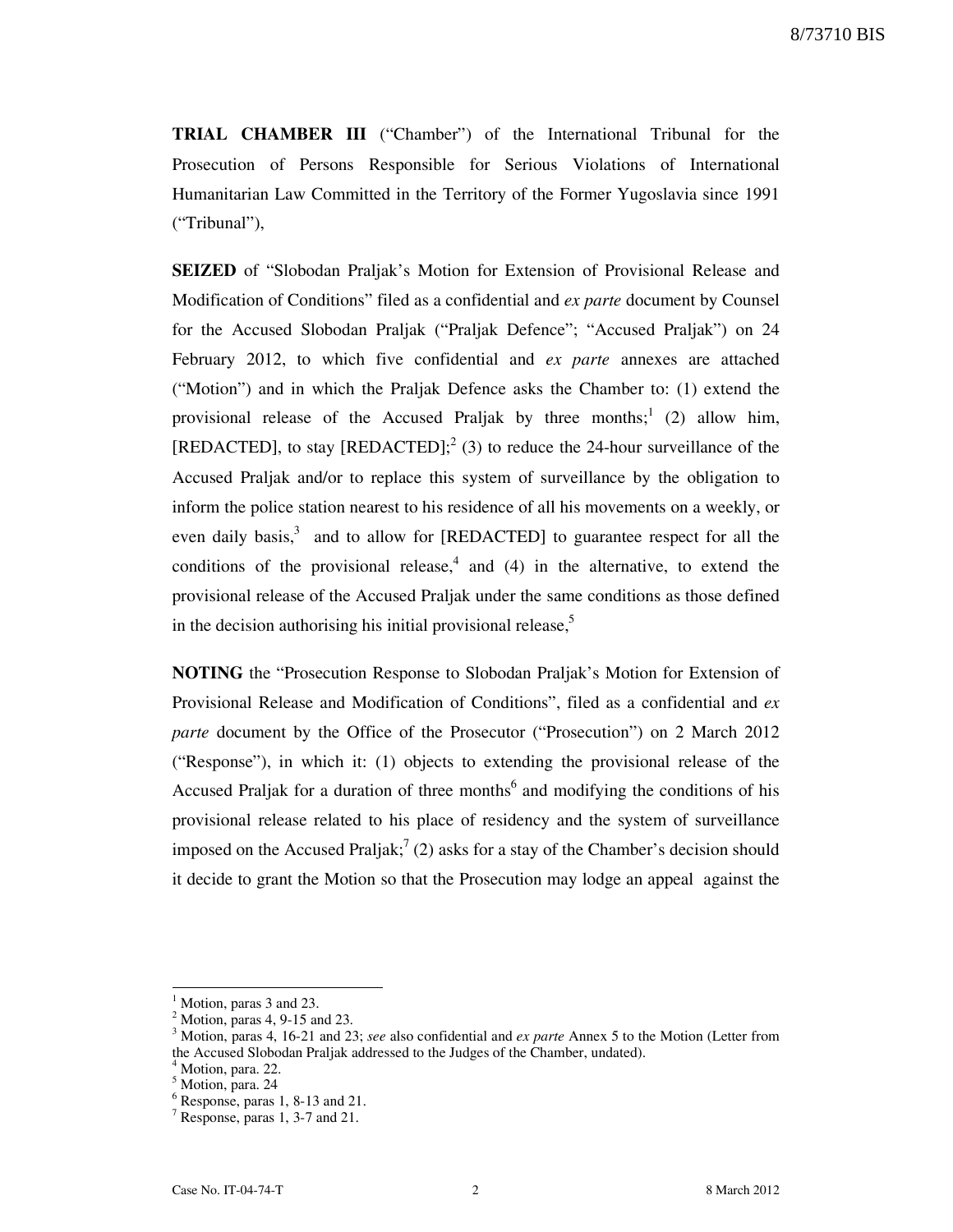same $^8$  and (3) asks the Chamber to order the Praljak Defence to file a public redacted version of its Motion and to render a public redacted version of the present Decision,<sup>9</sup>

NOTING the "Decision on Slobodan Praljak's Motion for Provisional Release", rendered as a confidential and ex parte document on 30 November 2011 ("Decision of 30 November 2011"), in which the Chamber granted provisional release of the Accused Praljak [REDACTED], Republic of Croatia, [REDACTED],<sup>10</sup>

NOTING the Decision of 20 December 2011 rendered by the Duty Judge, in which the latter upheld the Decision of 30 November 2011 and ordered the provisional release of the Accused Praljak [REDACTED],<sup>11</sup>

CONSIDERING that in the Motion, the Praljak Defence asks for the provisional release of the Accused Praljak to be extended by 3 months and to be accompanied by the modifications it seeks or, in the alternative, the same conditions as those set out in the Decision of 30 November  $2011<sup>12</sup>$ 

CONSIDERING that in support of the Motion, the Praljak Defence enclosed a letter from the Government of the Republic of Croatia dated 16 February 2012 in which the latter provides guarantees that the Accused Praljak, should the Chamber grant an extension of his provisional release, would not influence or endanger victims, witnesses or any other person and that he would return to The Hague on the date ordered by the Chamber,<sup>13</sup>

CONSIDERING that in the Motion, the Praljak Defence seeks two modifications to the conditions accompanying the provisional release of the Accused Praljak, namely: (1) to reduce the 24-hour surveillance imposed on the Accused Praljak and/or to replace this system of surveillance by the obligation to inform the police station

<sup>&</sup>lt;sup>8</sup> Response, para. 22.

<sup>9</sup> Response, para. 23.

<sup>&</sup>lt;sup>10</sup> Confidential and *ex parte* Annex 2 to the Decision of 30 November 2011.

<sup>&</sup>lt;sup>11</sup> The Prosecutor v. Jadranko Prlić et al., Case No. IT-04-74-A65.29, "Decision on Prosecution Appeal of Decision on Slobodan Praljak's Provisional Release", confidential and ex parte, 20 December 2011 ("Decision of 20 December 2011"), para. 21.

<sup>&</sup>lt;sup>12</sup> Motion, paras 3 and 24.

 $13$  Confidential and *ex parte* Annex 1 to the Motion (Letter from the Ministry of Justice of the Republic of Croatia dated 16 February 2012).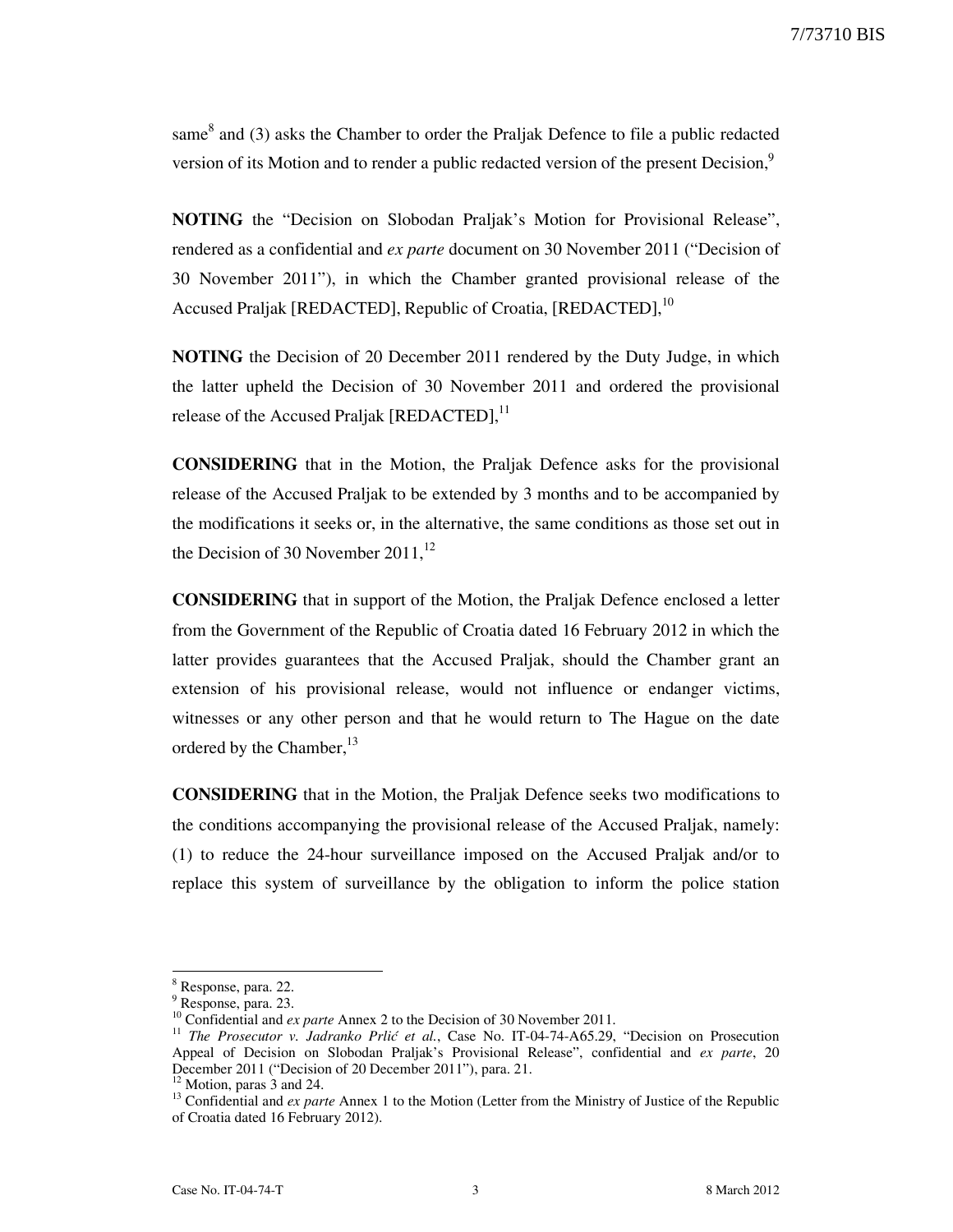nearest to his residence of all his movements, or  $[REDACTED]$ ,<sup>14</sup> and 2) to modify the location of the provisional release of the Accused Praljak [REDACTED], and permission to travel [REDACTED],<sup>15</sup> and bases this request [REDACTED]<sup>16</sup> and [REDACTED], 17

CONSIDERING that the Praljak Defence seeks, in the alternative, an extension of the provisional release of the Accused Praljak for an additional period of three months under the same conditions as those set out in the Decision of 30 November  $2011$ ,<sup>18</sup>

CONSIDERING that in its Response, the Prosecution objects to modifying the conditions accompanying the provisional release of the Accused Praljak on the grounds that: (1) the Accused presents an increased flight risk – all the more so if the Chamber allows him  $[REDACTER]$ <sup>19</sup> – and that his conduct towards the Croatian authorities in charge of his surveillance is inappropriate and shows his reluctance to return to the Tribunal;  $2^{20}$  (2) reducing the security measures and allowing the Accused Praljak [REDACTED] would considerably undermine the image of the Tribunal and (3) generally, the grounds raised by the Praljak Defence in support of its Motion to modify the terms of his provisional release border on the frivolous,<sup>21</sup>

CONSIDERING, furthermore, that the Prosecution submits that the Croatian authorities have issued the Accused Praljak with a new passport even though the Chamber requested the Croatian authorities not to issue any passports or other documents that would enable the Accused to travel, $^{22}$ 

CONSIDERING that in its Response, the Prosecution also objects to the alternative request on the grounds that the stage of the proceedings mitigates against extending the provisional release; $^{23}$  that extending the provisional release by three months would negatively impact the credibility of the Tribunal and the proper administration of

<sup>&</sup>lt;sup>14</sup> Motion, paras 4, 16-23; see also confidential and ex parte Annex 5 to the Motion (Letter from the Accused Slobodan Praljak to the Judges of the Chamber, undated).

Motion, paras 10-13 and confidential and *ex parte* Annex 2 to the Motion [REDACTED].

 $^{16}$  [REDACTED].

 $17$  [REDACTED].

 $18$  Motion, paras 3 and 24.

<sup>&</sup>lt;sup>19</sup> Response, para. 3.

 $20$  Response, paras 4 and 5.

<sup>21</sup> Response, para. 20.

<sup>22</sup> Response, para. 6.

<sup>23</sup> Response, para. 8.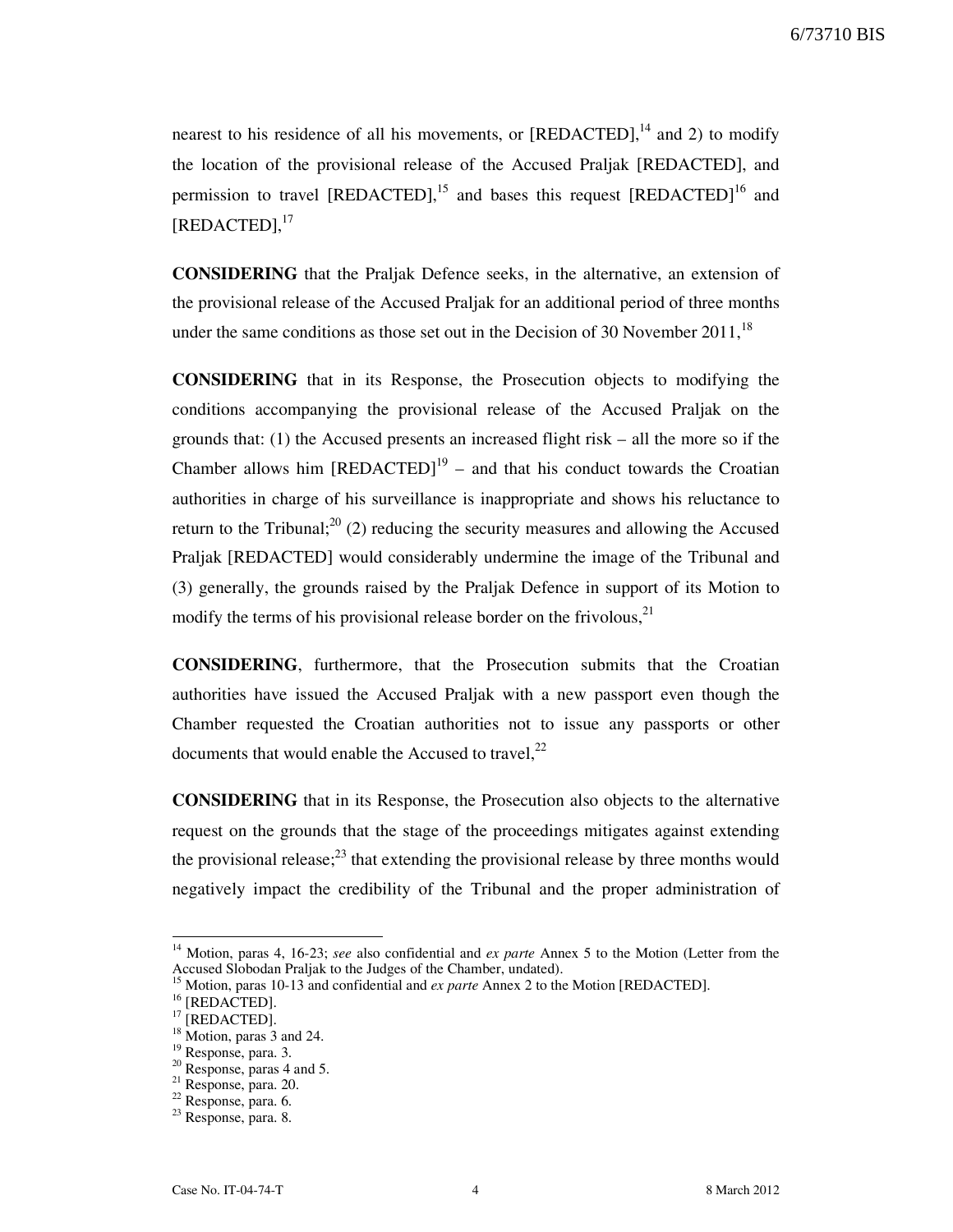5/73710 BIS

justice and, notably, the witnesses and the victims, and that this would not be assuaged by the Chamber's security measures, $24$ 

CONSIDERING that the Prosecution argues that the principle of a presumption of innocence cannot exclusively serve as a basis for a decision on provisional release and that there is no right to a "court recess" provisional release,<sup>25</sup>

CONSIDERING that the Prosecution submits, finally, that in its final trial brief it presented ample evidence against the Accused Praljak on the basis of which it sought a sentence of 40 years and that, in light of all of the evidence it must have analysed by now, the Chamber should be able to determine whether extending the Accused's release is justified, $2^6$ 

CONSIDERING that, in limine, the Chamber notes that in the initial Motion for provisional release, $27$  the Government of the Netherlands agreed to the initial provisional release of the Accused providing he leaves the territory of the host state;<sup>28</sup> that as the present Motion falls within the scope of the initial Motion for provisional release, the agreement of the Government of the Netherlands remains valid until the Accused returns to the United Nations Detention Unit on the date determined by the Chamber,

CONSIDERING, subsequently, that the Chamber recalls that to establish whether the requirements of Rule 65 (B) of the Rules of Procedure and Evidence ("Rules") have been met, the Chamber must take into account all the relevant factors that a reasonable Chamber would be expected to take into account in coming to its decision, $^{29}$ 

 $24$  Response, paras 9-10.

<sup>&</sup>lt;sup>25</sup> Response, para. 13.

 $26$  Response, paras 11 and 12.

<sup>&</sup>lt;sup>27</sup> "Slobodan Praljak's Motion for Provisional Release", confidential and *ex parte*, 2 November 2011, accompanied by a confidential and ex parte annex ("Initial Motion for Provisional Release").

<sup>&</sup>lt;sup>28</sup> Letter from the Netherlands concerning the provisional release of Slobodan Praljak dated 8 November 2011 enclosed in the confidential and ex parte annex to the initial Motion for provisional release.

<sup>&</sup>lt;sup>29</sup> The Prosecutor v. Mićo Stanišić, Case No. IT-04-79-AR65.1, "Decision on Prosecution's Interlocutory Appeal of Mićo Stanišić's Provisional Release", public, 17 October 2005, para. 8; The Prosecutor v. Jovica Stanišić and Franko Simatović, Case No. IT-03-69-AR65.4, "Decision on Prosecution Appeal of Decision on Provisional Release and Motions to Present Additional Evidence Pursuant to Rule 115", public, 26 June 2008, para. 35; The Prosecutor v. Prlić et al., Case No. IT-04-74-AR65.7, "Decision on Prosecution's Appeal from Décision relative à la Demande de mise en liberté provisoire de l'Accusé Petković Dated 31 March 2008", public, 21 April 2008, para. 8 ; The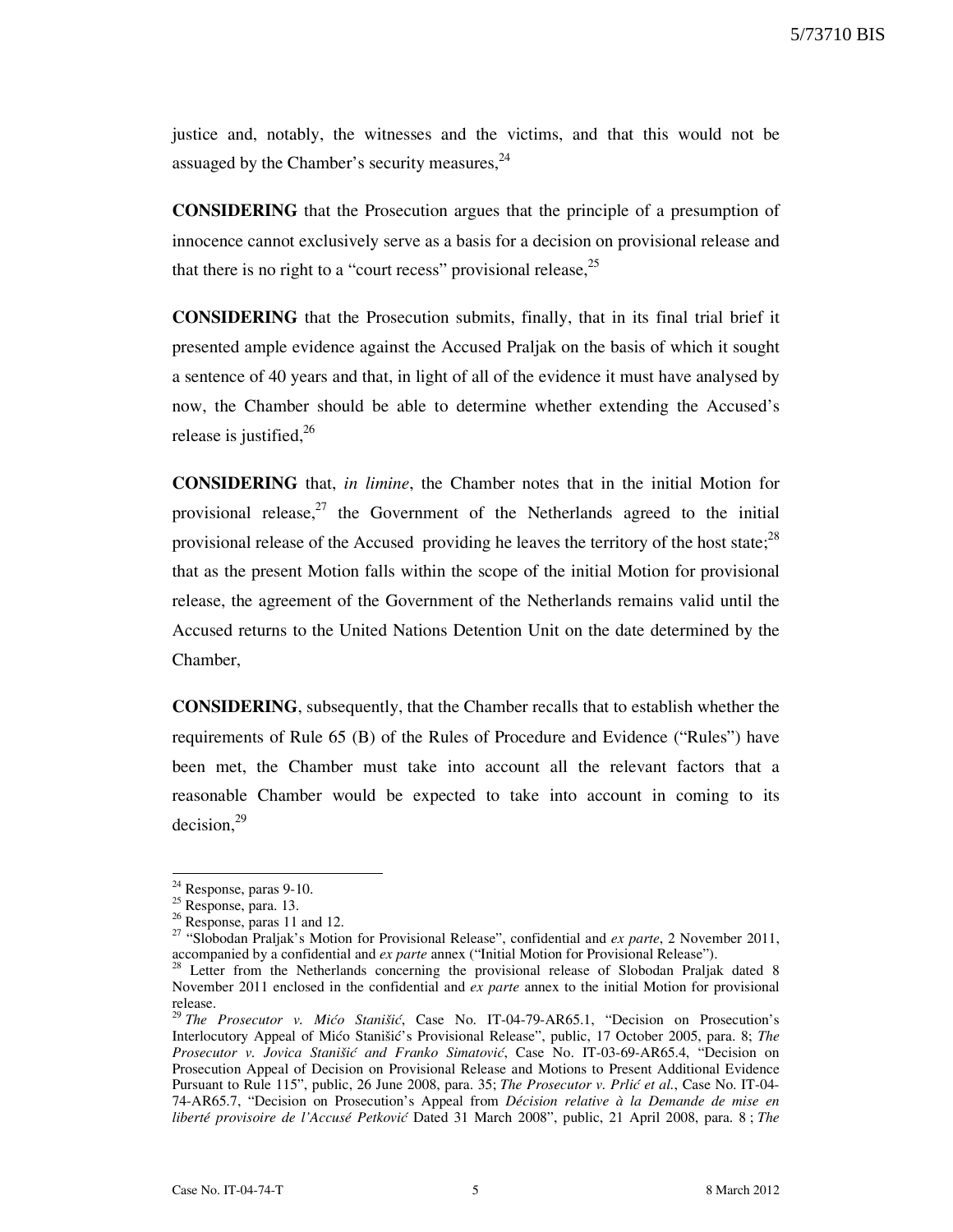CONSIDERING that, in regard to the possible risk of flight and danger to victims, witnesses or any other persons, the Chamber refers to its relevant arguments in the Decision of 30 November  $2011^{30}$  and notes that the reports sent to the Chamber by the Croatian authorities since the provisional release of the Accused Praljak [REDACTED] reveal that he has respected the conditions of his provisional release imposed by the Chamber, $31$ 

CONSIDERING furthermore that, with regard to the issue of renewing the Accused Praljak's passport, the Chamber recalls that in its Decision of 30 November 2011, it required the authorities of the Republic of Croatia, including the local police, "not to issue any new passport or documents to the Accused Praljak that would enable him to travel", $32$ 

CONSIDERING that it emerges from the report from the Croatian authorities for the period between 18 January and 1 February 2012 that the [REDACTED] police administration has indeed issued a new passport to the Accused Praljak on the grounds that his previous passport had expired, but notes that after this passport was issued, it was placed in a safe at the  $[REDACTED]$  police administration,  $33$ 

CONSIDERING that the Chamber notes that providing the Accused with a valid passport in place of an expired one and depositing the same in a safe with the Croatian authorities, as was done for the previous passport once the Accused arrived on Croatian territory, $34$  does not constitute a violation of the conditions of the Accused's provisional release,

Prosecutor v. Prlić et al, Case No. IT-04-74-AR65.8, "Décision relative à l'appel interjeté par l'Accusation contre la décision relative à la demande de mise en liberté provisoire de l'Accusé Prlić rendue le 7 avril 2008", public, 25 April 2008, para. 10.

<sup>&</sup>lt;sup>3</sup> Decision of 30 November 2011, paras 30-34.

<sup>&</sup>lt;sup>31</sup> Report from the Croatian authorities for the period between 21 December 2011 and 4 January 2012 disclosed to the Chamber on 16 January 2012; Report from the Croatian authorities for the period between 4 and 18 January 2012 disclosed to the Chamber on 26 January 2012; Report from the Croatian authorities for the period between 18 January and 1 February 2012 disclosed to the Chamber on 10 February 2012; Report from the Croatian authorities for the period between 1 and 15 February 2012 disclosed to the Chamber on 24 February 2012.

 $32$  Decision of 30 November 201, confidential and ex parte Annex 2 "Conditions of the provisional release and guarantees of return".

<sup>33</sup> Report from the Croatian authorities on the period between 18 January and 1 February 2012 disclosed to the Chamber on 10 February 2012, p. 3.<br> $34$  Benetician dividends on 10 February 2012, p. 3.

<sup>34</sup> Report from the Croatian authorities on the period between 21 December 2011 and 4 January 2012 disclosed to the Chamber on 16 January 2012, p. 2.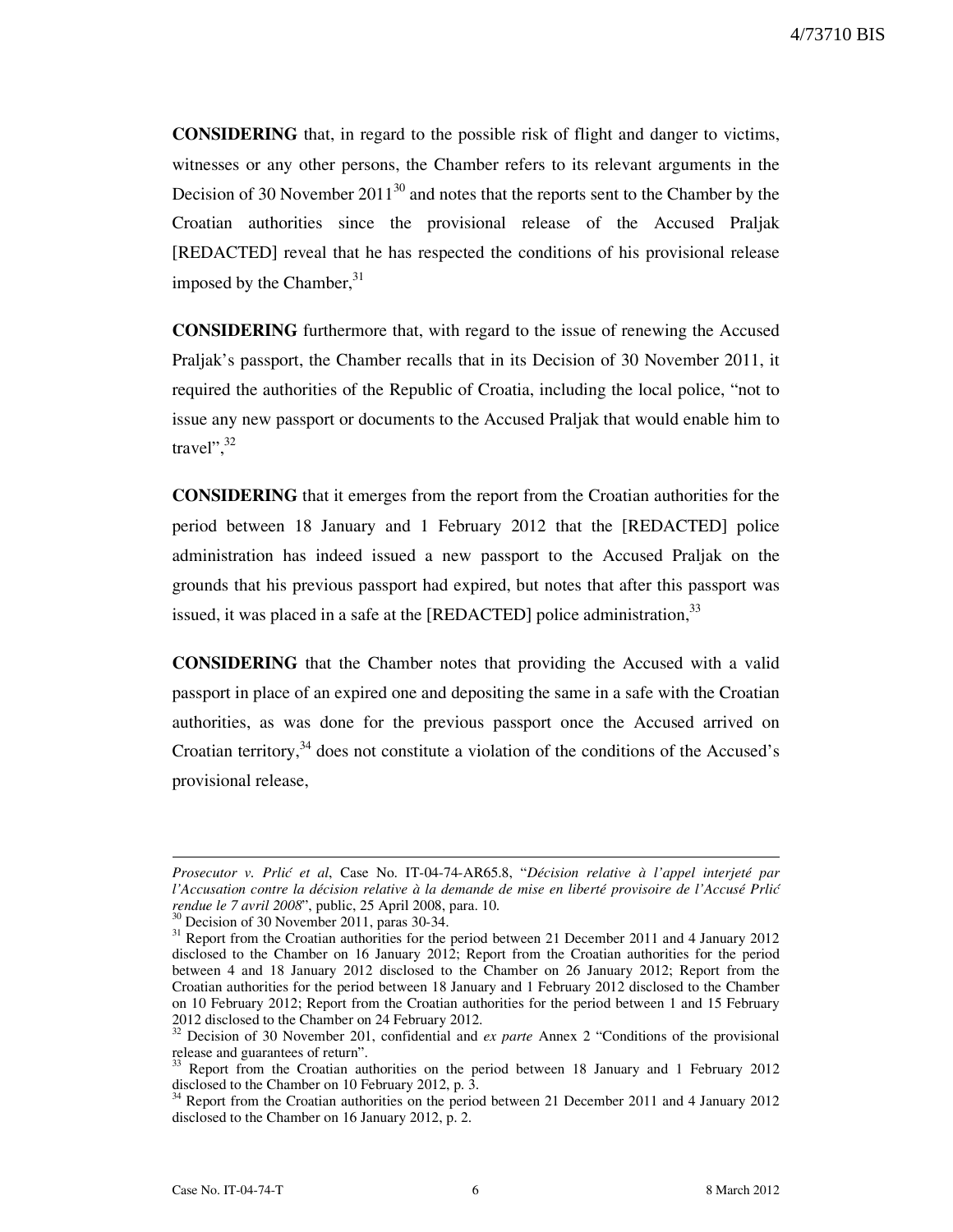CONSIDERING that, with respect to the request for a modification of the conditions of the provisional release of the Accused Praljak, the Chamber recalls that it granted release to the various Accused in the present case, including the Accused Praljak, under very strict conditions – release confined to the city of [REDACTED], close and clearly defined 24-hour police escort and a requirement for the Croatian authorities to provide regular reports to the Chamber on the respect of the conditions of provisional release – in order to offset any risk of flight, but also to reduce any negative impacts that the release of a person accused of crimes as serious as those alleged in the present Indictment<sup>35</sup> may have on the victims and witnesses of these crimes,  $36$ 

CONSIDERING that the Appeals Chamber has upheld this approach and stated that the goal of these measures should be "to reduce any potential negative effect on victims and witnesses",  $37$ 

CONSIDERING that the grounds argued by the Praljak Defence to modify the location where the Accused will reside during his provisional release, namely  $[REDACTED]$ <sup>38</sup> and  $[REDACTED]$ ,<sup>39</sup> are insufficient to justify modifying his place of residence,

#### CONSIDERING [REDACTED],

### CONSIDERING, [REDACTED],

CONSIDERING, additionally, that the Chamber deems that the grounds argued by the Praljak Defence to modify the surveillance conditions imposed on the Accused Praljak cannot justify modifying the 24-hour surveillance by the police authorities of the Republic of Croatia, all the more so because this continuous surveillance has a considerable impact not only on the risk of flight of the Accused but also, as has already been recalled, on the victims and witnesses,

CONSIDERING, consequently, that the Chamber decides it is not appropriate to modify the conditions of the provisional release of the Accused Praljak,

<sup>&</sup>lt;sup>35</sup> "Second Amended Indictment", public, 11 June 2008 ("Indictment").

<sup>&</sup>lt;sup>36</sup> "Decision on Jadranko Prlić's Motion for Provisional Release", public with one confidential and one public annex, 24 November 2011, para. 39; Decision of 30 November 2011, para. 41.

Decision of 20 December 2011, para. 13.

<sup>&</sup>lt;sup>38</sup> [REDACTED].

<sup>&</sup>lt;sup>39</sup> [REDACTED].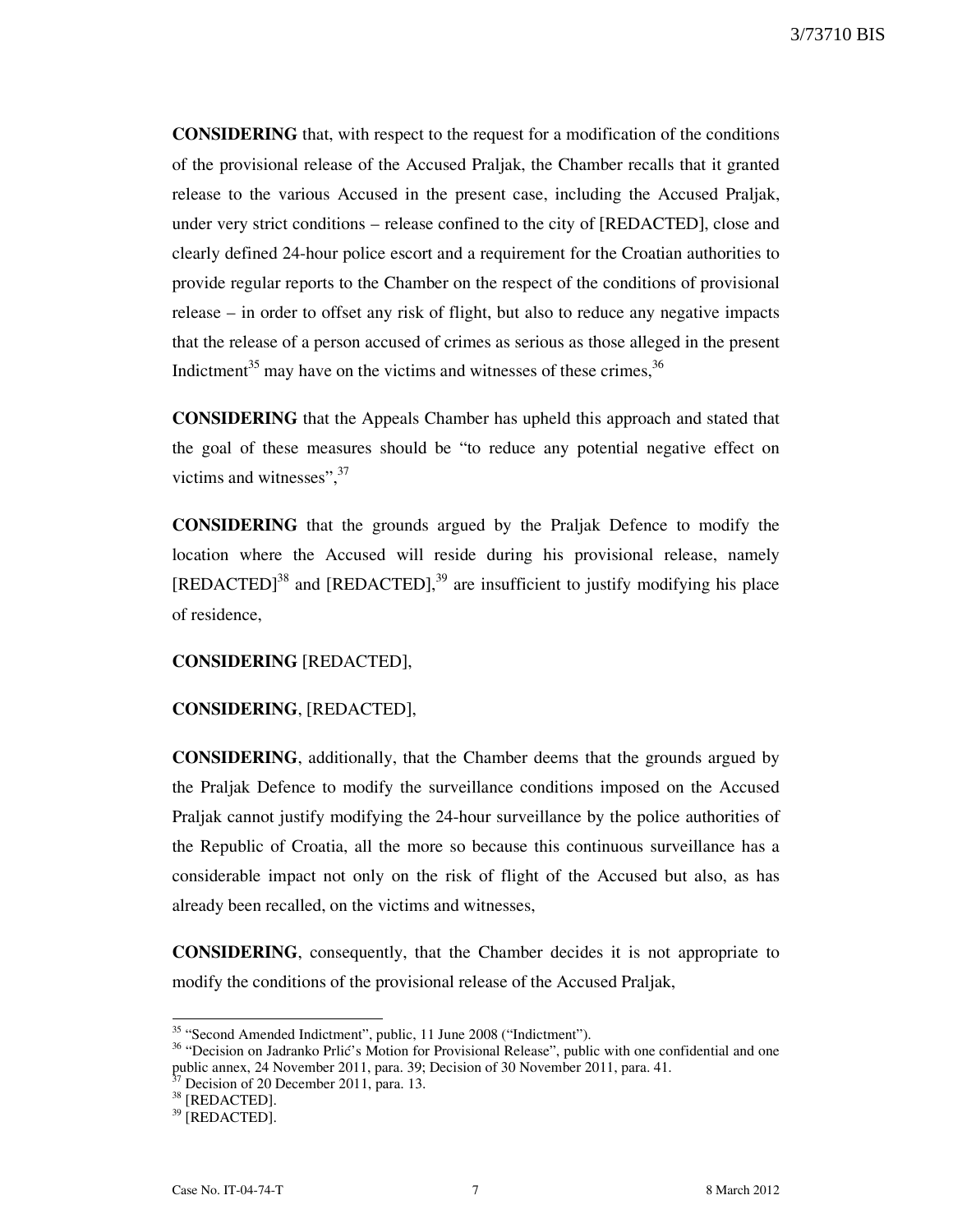CONSIDERING that, with respect to the alternative request of extending the provisional release of the Accused Praljak by three months under the same conditions as those set out in the Decision of 30 November 2011, the Chamber recalls that the Accused Praljak has adhered to all the conditions accompanying the Decision of 30 November 2011 and that as the conditions of the provisional release of the Accused Praljak have not been modified, and bearing in mind the foregoing, the two requirements of Rule 65 (B) of the Rules have been met,

CONSIDERING that the Chamber deems, therefore, that extending the provisional release of the Accused Praljak for a period not exceeding three months under the same conditions as those set out in the Decision of 30 November 2011 will enable the Chamber to keep control over the said provisional release,

CONSIDERING that, concerning the Prosecution's request regarding the status of the Motion and the present Decision, the Chamber does not deem it necessary to order the Praljak Defence to file a public redacted version of the Motion and deems that a public redacted version of the present Decision is sufficient to meet the requirements of transparency and the public character of the proceedings,

CONSIDERING, finally, that bearing in mind that the present Decision only extends the provisional release of the Accused Praljak by three months under conditions strictly identical to those set out in the Decision of 30 November 2011 upheld by the Appeals Chamber,<sup>40</sup> the Chamber does not deem it necessary to stay execution of the present Decision,

### FOR THE FOREGOING REASONS,

PURSUANT TO Rule 65 of the Rules,

## PARTIALLY GRANTS the Motion,

ORDERS an extension of the provisional release of the Accused Praljak until [REDACTED],

<sup>&</sup>lt;sup>40</sup> See Decision of 20 December 2011.